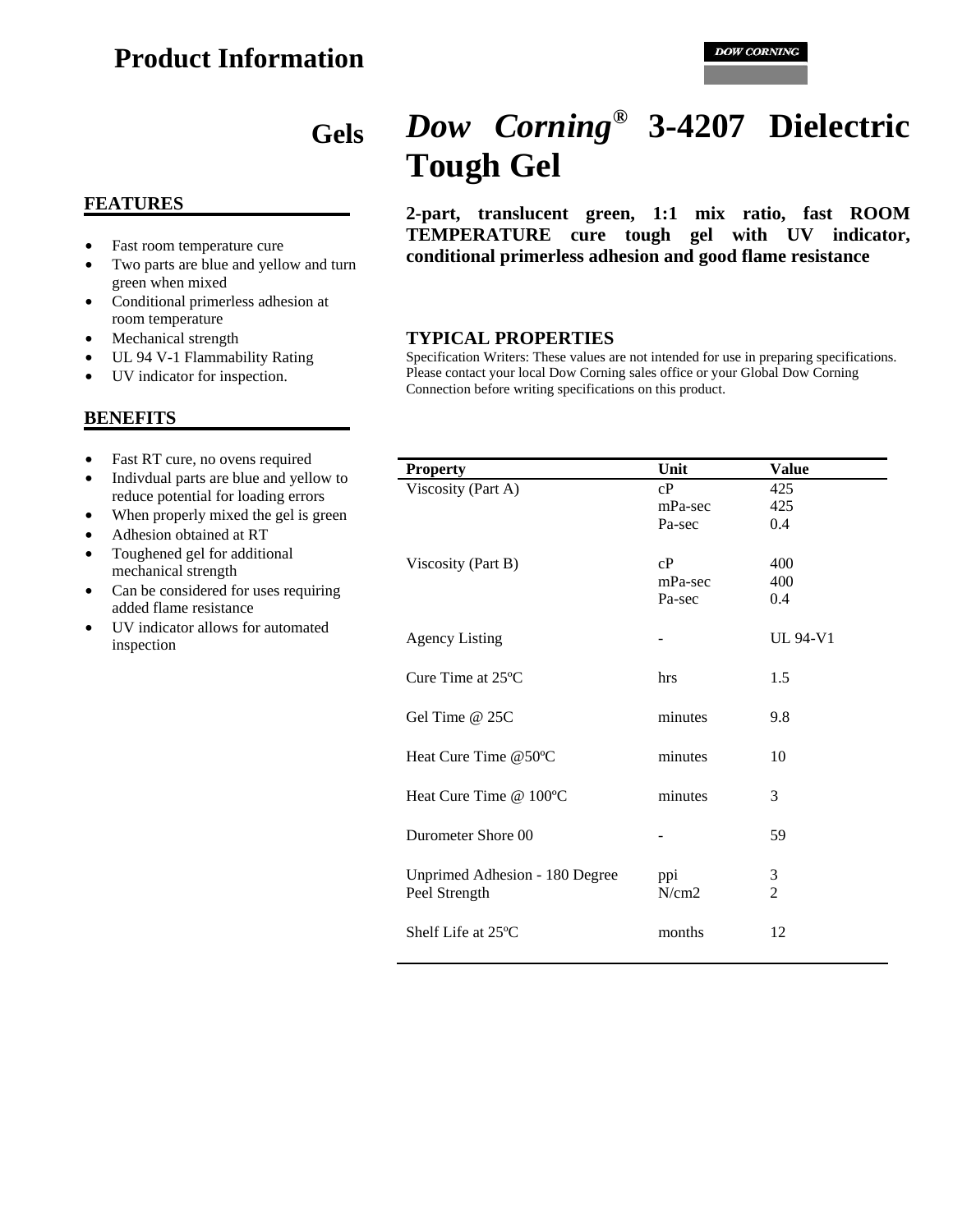#### **DESCRIPTION**

Under certain conditions in specific designs or applications, Dow Corning(R) 3-4207 Dielectric Tough Gel may lose adhesion. Full environmental exposure testing is recommended. For applications that require gels with added strength, there are tough or firm gel products. They can assist cost of ownership improvements due to their room termperature cure that requires no ovens though they can be heat accelerated if desired. These materials have enhanced chemical adhesion and cure slightly harder than standard gels, but may have limited applicability depending on processing conditions, device design, end-use environment and other conditions. Gels are a special class of encapsulants that cure to an extremely soft material. Gels cure in place to form cushioning, self-healing, resilient materials. Cured gels retain much of the stress relief and selfhealing qualities of a liquid while providing the dimensional stability of an elastomer which is increasingly needed for delicate components. Gels have been used to isolate circuits from the harmful effects of moisture and other contaminants and provide electrical insulation for high voltages. Another use is providing stress relief to protect circuits and interconnections from thermal and mechanical stresses. Gels are usually applied in thick layers to totally encapsulate higher architectures. More recently, gels have found application in optoelectronics due to their stress relieving capability and high refractive index, as well as the stability of these properties over time.

#### **MIXING AND DE-AIRING**

Some gels are supplied in bladder packs that avoid direct air contact with the liquid gel components, allowing use of air pressure over the pack in a pressure pot for dispensing. Do not apply air pressure directly to the liquid gel surface (without the bladder pack) as the gel can become supersaturated with air and bubbling can occur when the material is dispensed and cured. Use of bladder

packs prevents bubbling, maintains cleanliness and avoids gel contamination. Gels can be dispensed manually or by using one of the available types of meter mix equipment. Typically, the two components are of matched viscosities and are readily mixed with static or dynamic mixers, with automated meter-mix normally used for high volume processes. For lowvolume applications, manual weighing and simple hand mixing may be appropriate. Inaccurate proportioning or inadequate mixing may cause localized or widespread problems affecting the gel properties or cure characteristics. If possible, the potential for entrapment and incorporation of gas (typically air) should be considered during design of the part and selection of a process to mix and dispense the gel. This is especially important with higherviscosity and faster-curing gels. Degassing at >28 inches (10-20 mm) Hg vacuum may be necessary to ensure a void-free, protective layer.

# **POT LIFE AND CURE RATE**

Working time (or pot life) is the time required for the initial mixed viscosity to double at room temperature (RT). The cure reaction begins when Parts A and B are mixed. As the cure progresses, viscosity increases until the material becomes a soft gel. Cure conditions are shown in the typical properties table. Cure is defined as the time required for a specific gel to reach 90% of its final properties. Gels will reach a no-flow state prior to full cure. Addition-cure silicone gels may be RT and heat cure or exclusively heat cure. Adding heat accelerates the cure reaction. Additional time should be allowed for heating the part to near oven temperature. Cure schedules should be verified in each new application.

#### **USEFUL TEMPERATURE RANGES**

For most uses, silicone elastomers should be operational over a

temperature range of -45 to 200°C (- 49 to 392°F) for long periods of time. However, at both the low- and high temperature ends of the spectrum, behavior of the materials and performance in particular applications can become more complex and require additional considerations. For low-temperature performance, thermal cycling to conditions such as -55°C (-67°F) may be possible, but performance should be verified for your parts or assemblies. Factors that may influence performance are configuration and stress sensitivity of components, cooling rates and hold times, and prior temperature history. At the high-temperature end, the durability of the cured silicone elastomer is time and temperature dependent. As expected, the higher the temperature, the shorter the time the material will remain useable.

# **COMPATIBILITY**

Certain materials, chemicals, curing agents and plasticizers can inhibit the cure of addition cure adhesives. Most notable of these include: Organotin and other organometallic compounds, Silicone rubber containing organotin catalyst, Sulfur, polysulfides, polysulfones or other sulfur containing materials, unsaturated hydrocarbon plasitcizers, and some solder flux residues. If a substrate or material is questionable with respect to potentially causing inhibition of cure, it is recommended that a small scale compatibility test be run to ascertain suitability in a given application. The presence of liquid or uncured product at the interface between the questionable substrate and the cured gel indicates incompatibility and inhibition of cure.

#### **REPAIRABILITY**

In the manufacture of electronic devices, salvage or rework of damaged or defective units is often required. Removal of Dow Corning dielectric gels to allow necessary repairs can be assisted by using Dow Corning® OS Fluids. Additional information regarding these products is available from Dow Corning.